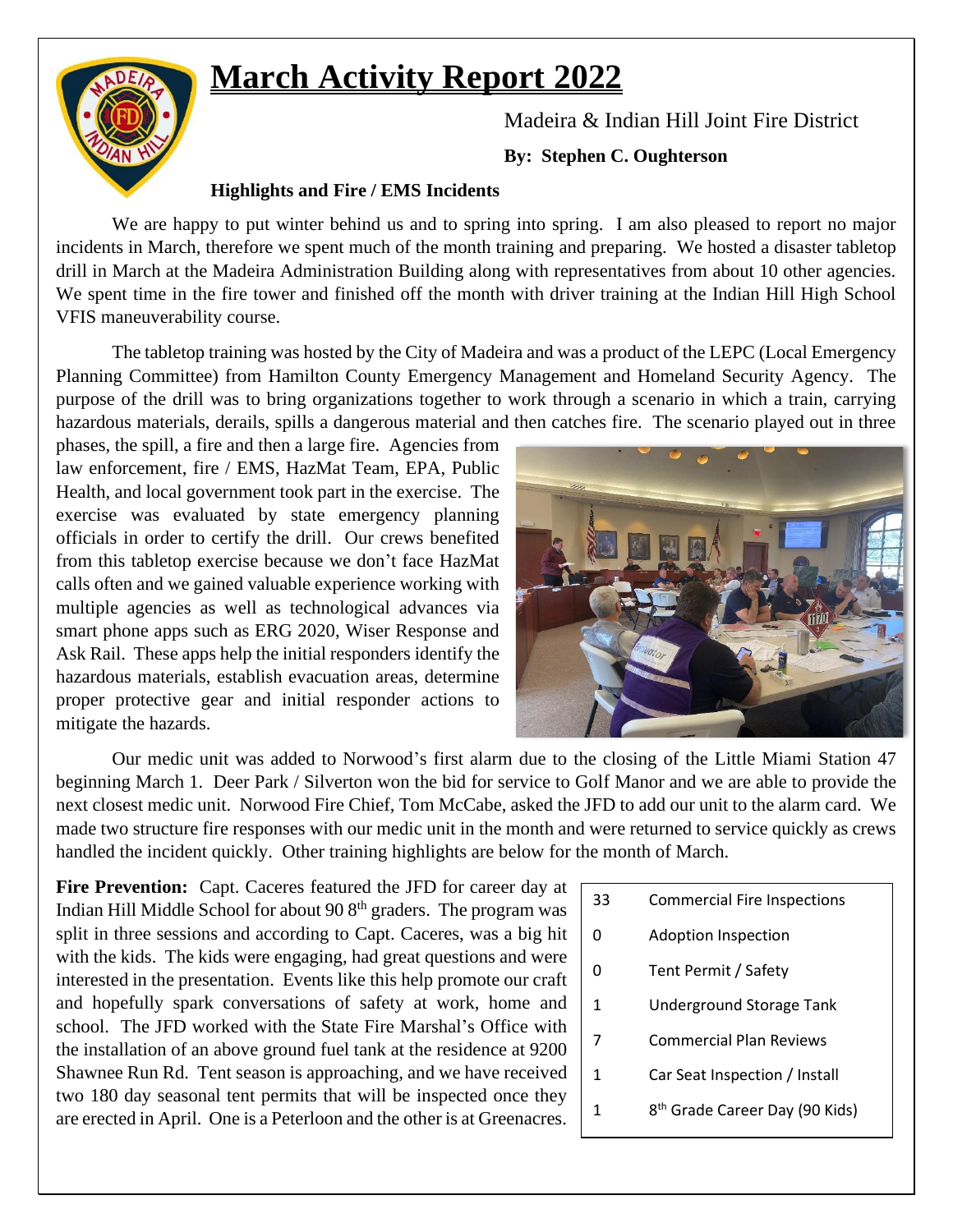**Training:** USAR training took place in Miami Twp and the team focused on rope rescue. There were four stations for the training which included a scenario in which a worker was injured on top of the water tower and needed to be extracted to the ground. Crews worked several systems to remove the victim from the roof of the tower, through the tank, over to the underside of the tank and then to the ground.

Live Fire Training took place on all three shifts along with our mutual aid partners from Miami Twp., Loveland-Symmes, Hamilton Twp and Goshen. Crews formed three companies and were tasked with suppressing a fire on the first floor and searching three floors for possible victims. The officer of the

| <b>March 2022 Training Hours</b>           |    |  |  |  |  |
|--------------------------------------------|----|--|--|--|--|
| NFPA - 1001 Firefighter                    | 28 |  |  |  |  |
| NFPA - 1002 Fire Apparatus Driver/Operator | 61 |  |  |  |  |
| NFPA - 1403 Live-Fire Evolutions           | 77 |  |  |  |  |
| NFPA - 1983 Life Safety Rope & Equipment   | 12 |  |  |  |  |
| NFPA - 400 Hazardous Materials             | 16 |  |  |  |  |
| OHEMS02 - CPR                              | 28 |  |  |  |  |
| OHEMS03 - Cardiac                          | 56 |  |  |  |  |
| <b>OHEMS04</b> - General Topics            | 28 |  |  |  |  |
| OHEMS01 - Airway & Oxygen                  | 5  |  |  |  |  |
| Administration                             |    |  |  |  |  |
| Total                                      | 31 |  |  |  |  |

first due company was tasked with sizing up the fire scene, providing instructions to his crew as well as the next two crews behind them. Hazard Zone communication and command proved to be difficult, even on the training ground. Our new lieutenants and AIC's benefitted from this format and did very well but learned some hard lessons. Communication inside the hot zone, breathing air in an SCBA, and staying on task is extremely important



until a command officer arrives on the scene to improve the command position to the vehicle.

All our personnel completed VFIS practical training during the last week of March. The competency course, pictured to the right, provides our operators a standardized course that is completed each year. We recorded more than one apparatus incident last year which we hope to reduce or eliminate those events in the future with training such as this. Indian Hill High School provided an area for our personnel to set up the course while students were on spring break.

#### **Personnel:**

The selection process for the career opening that began in February continued in the month of March. Seven candidates applied and were evaluated. The top three candidates were contacted for an additional informal meeting with the Chief. At the March Board of

Trustees Meeting, the board authorized the Chief to offer a position to one of top candidates after an additional meeting with the Chief. Two candidates were offered a position, but both denied the offer. The third candidate was scheduled for the Psychological Assessment in the first week of April and will may be offered a position pending a favorable result from Dr. Daum.

| Candidate   | Resume<br>Review | <b>Initial Test</b> | Megacode | <b>Officers</b><br>Interview | Chief Interview | Total |
|-------------|------------------|---------------------|----------|------------------------------|-----------------|-------|
| Candidate 1 |                  |                     |          |                              |                 |       |
| Candidate 2 |                  |                     |          |                              |                 |       |
| Candidate 3 |                  |                     |          |                              |                 | 15    |
| Candidate 4 |                  |                     |          |                              |                 | 14    |
| Candidate 5 |                  |                     |          |                              |                 |       |
| Candidate 6 |                  |                     |          |                              |                 |       |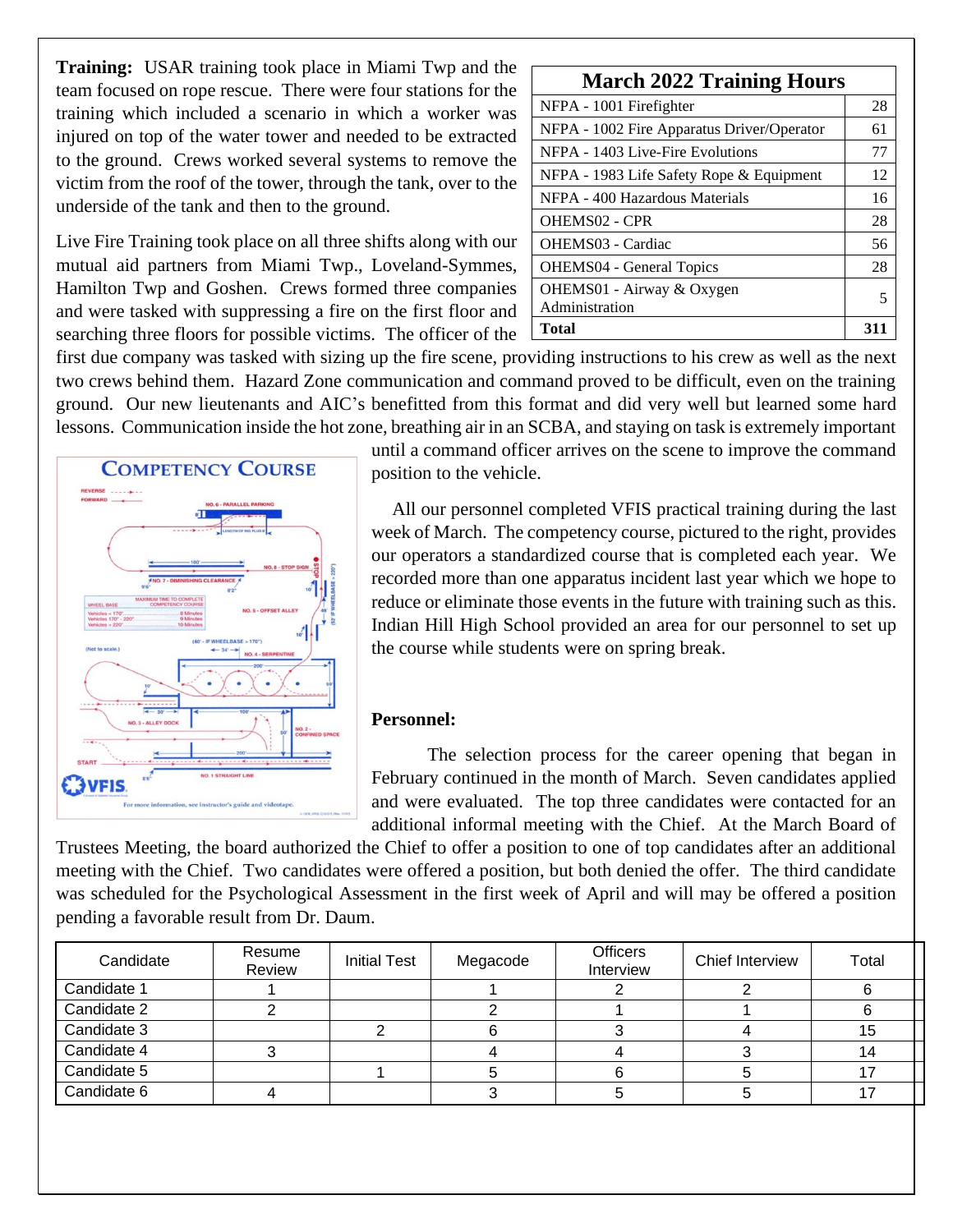**Station Maintenance:** Quotes were collected for spring landscaping maintenance and for Generator Service. The crews volunteered to perform the spring landscaping, which will save the JFD by completing the work themselves. Our generators are both in need of qualified service and we have selected Buckeye Power Systems to perform twice a year service and testing.

**Projects:** We continue to work on several projects regarding apparatus and personnel deployment:

- **Engine:** Post build documents were signed for approval and the next step will be to review the paint and graphic design proof. The third price increase from E-One has taken affect since we placed our order and pre-paid for the apparatus, saving the district thousands of dollars.
- **Officer Meeting:** With the new officer configuration and new personnel, the officer's continue the process of reviewing the program managers for all of the fire district's programs. With increased staff and enhanced supervision, we felt it was necessary to review and revise all of our program needs. The first steps were to organize programs and put the right people in the right jobs. We emphasized the need for improvements in several programs, especially Commercial and Residential Incident Pre-Planning. We have a unique response area that include many challenges associated with large homes including large set-backs, decreased water available, unusual / non-traditional layouts and other commercial features not normally seen in the average house.

| <b>March Fire Incidents 2022</b>                   |                            |              |                    |                    |  |  |  |
|----------------------------------------------------|----------------------------|--------------|--------------------|--------------------|--|--|--|
| Incident Type                                      | Indian<br>H <sub>ill</sub> | Madeira      | Out Of<br>District | <b>Grand Total</b> |  |  |  |
| Alarm system activation, no fire - unintentional   |                            | 1            |                    | 1                  |  |  |  |
| Alarm system sounded due to malfunction            | $\overline{2}$             |              |                    | $\overline{2}$     |  |  |  |
| Arcing, shorted electrical equipment               | 1                          |              |                    | 1                  |  |  |  |
| Brush or brush-and-grass mixture fire              |                            | 1            |                    | 1                  |  |  |  |
| <b>Building</b> fire                               |                            |              | $\overline{4}$     | $\overline{4}$     |  |  |  |
| CO detector activation due to malfunction          | 1                          | $\mathbf{1}$ |                    | $\overline{c}$     |  |  |  |
| Combustible/flammable gas/liquid condition, other  |                            | 1            |                    | 1                  |  |  |  |
| Cooking fire, confined to container                | 1                          |              |                    | 1                  |  |  |  |
| Dispatched & canceled en route                     | 1                          |              | $\overline{2}$     | 3                  |  |  |  |
| Electrical wiring/equipment problem, other         | 1                          |              |                    | 1                  |  |  |  |
| False alarm or false call, other                   | 5                          |              |                    | 5                  |  |  |  |
| Fire - Canceled en Route                           | 5                          | 1            | 3                  | 9                  |  |  |  |
| Gas leak (natural gas or LPG)                      | 3                          |              |                    | 3                  |  |  |  |
| Gasoline or other flammable liquid spill           | 1                          |              |                    | 1                  |  |  |  |
| Lightning strike (no fire)                         |                            |              | 1                  | 1                  |  |  |  |
| Motor vehicle accident with no injuries.           | 1                          |              |                    | 1                  |  |  |  |
| Outside rubbish, trash or waste fire               |                            | 1            |                    | 1                  |  |  |  |
| Power line down                                    | 1                          | 1            |                    | $\overline{2}$     |  |  |  |
| Removal of victim(s) from stalled elevator         |                            | 1            |                    | 1                  |  |  |  |
| Smoke detector activation due to malfunction       | 2                          |              |                    | $\overline{2}$     |  |  |  |
| Smoke detector activation, no fire - unintentional | 3                          |              |                    | 3                  |  |  |  |
| Smoke or odor removal                              | 1                          | 1            |                    | $\overline{c}$     |  |  |  |
| Smoke scare, odor of smoke                         | 1                          |              |                    | 1                  |  |  |  |
| <b>Total</b>                                       | 30                         | 9            | 10                 | 49                 |  |  |  |